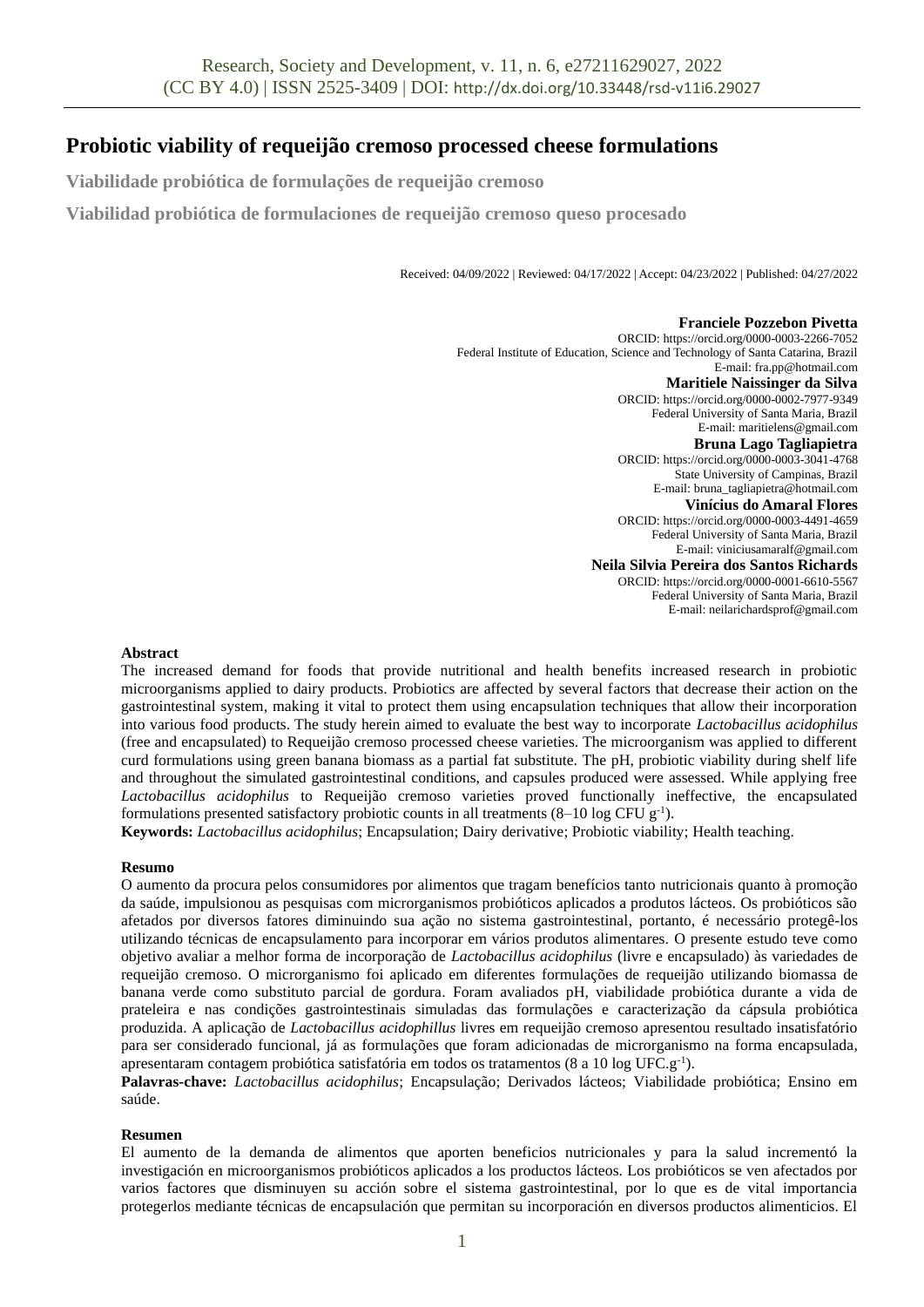presente estudio tuvo como objetivo evaluar la mejor manera de incorporar *Lactobacillus acidophilus* (libre y encapsulado) a las variedades de queso procesado Requeijão cremoso. El microorganismo se aplicó a diferentes formulaciones de cuajada usando biomasa de banano verde como sustituto parcial de la grasa. Se evaluaron el pH, la viabilidad del probiótico durante la vida útil y durante las condiciones gastrointestinales simuladas y las cápsulas producidas. Mientras que la aplicación de *Lactobacillus acidophilus* libre a las variedades de Requeijão cremoso resultó funcionalmente ineficaz, las formulaciones encapsuladas presentaron conteos de probióticos satisfactorios en todos los tratamientos  $(8-10 \log \text{UFC g}^{-1})$ .

**Palabras clave:** *Lactobacillus acidophilus*; Encapsulación; Derivado lácteo; Viabilidad probiótica; Enseñanza de la salud.

# **1. Introduction**

Functional foods are "natural or processed foods containing known biologically active compounds which, when dosed in quantitatively and qualitatively defined quantities, provide clinically proven and documented health benefits and are an important source of prevention, management, and treatment of chronic diseases of the modern age" (Di Bartolomeo, et al., 2013). Currently, the most studied functional components are antioxidants, unsaturated fatty acids, prebiotics, and probiotics (Yasmin, et al., 2015).

The World Health Organization (WHO) defines probiotics as "living microorganisms that, when consumed in adequate amounts, produce healthy benefits to the host" (FAO/WHO, 2006). The main probiotic species belong to the genus *Lactobacillus* and *Bifidobacterium*, which are part of the human intestinal microbiota and beneficially affect human health by improving the properties of the native microbiota (Cook, et al., 2012).

The numerous advantages of probiotics include relief of symptoms caused by lactose intolerance, diarrhea treatment, reduced serum cholesterol, immune response modulation, and infectious disease prevention (Kale-Pradham, et al., 2010).

However, incorporating probiotic cells into food matrices poses the challenge of preserving their viability during processing, storage, and passage through the gastrointestinal tract, where food is subjected to variations in temperature, pH, oxygen uptake, contact with bile salts, and antibacterial agents, among other conditions (López-Rubio, et al., 2009). The microencapsulation technique improves probiotic microorganism stability in products and increases their survival throughout the gastrointestinal tract (Pinto, et al., 2015). Microencapsulation by extrusion is the most popular one, since it is cheap, simple, and does not require high temperatures (Fávaro-Trindade, et al., 2011).

Another way to bolster product functionality is by adding prebiotics to the formulations, since they can stimulate the beneficial bacteria present in the intestine, which also results in low-calorie foods that may have their fat and sugar contents partially or totally replaced (Oliveira, et al., 2009). Numerous ingredients may suit this purpose, including green banana biomass, a component that can be applied to a wide variety of industrialized foods because it does not interfere with the sensory attributes of other ingredients. Additionally, due to having resistant starch, it presents prebiotic functional properties (Oi, et al., 2013).

Currently, most probiotic products available are dairy products, which are rich in lipids and proteins, protect the microorganisms and aid the probiotic to withstand the adverse conditions of the gastrointestinal tract (Kumar, et al., 2015). Requeijão cremoso falls into the refrigerated cheese category, which is renowned for probiotic incorporation (Buriti, et al., 2008). Nonetheless, the literature shows little research on applying probiotics, prebiotics, and fat substitutes to Requeijão cremoso.

Given the sweeping changes of dietary habits of the population and the important overview of functional products, this study aimed to develop Requeijão cremoso processed cheese with *Lactobacillus acidophilus* (La-14) using green banana biomass as a partial fat substitute and evaluate the pH, probiotic viability during shelf life and throughout the simulated gastrointestinal conditions, and produced-capsule characteristics.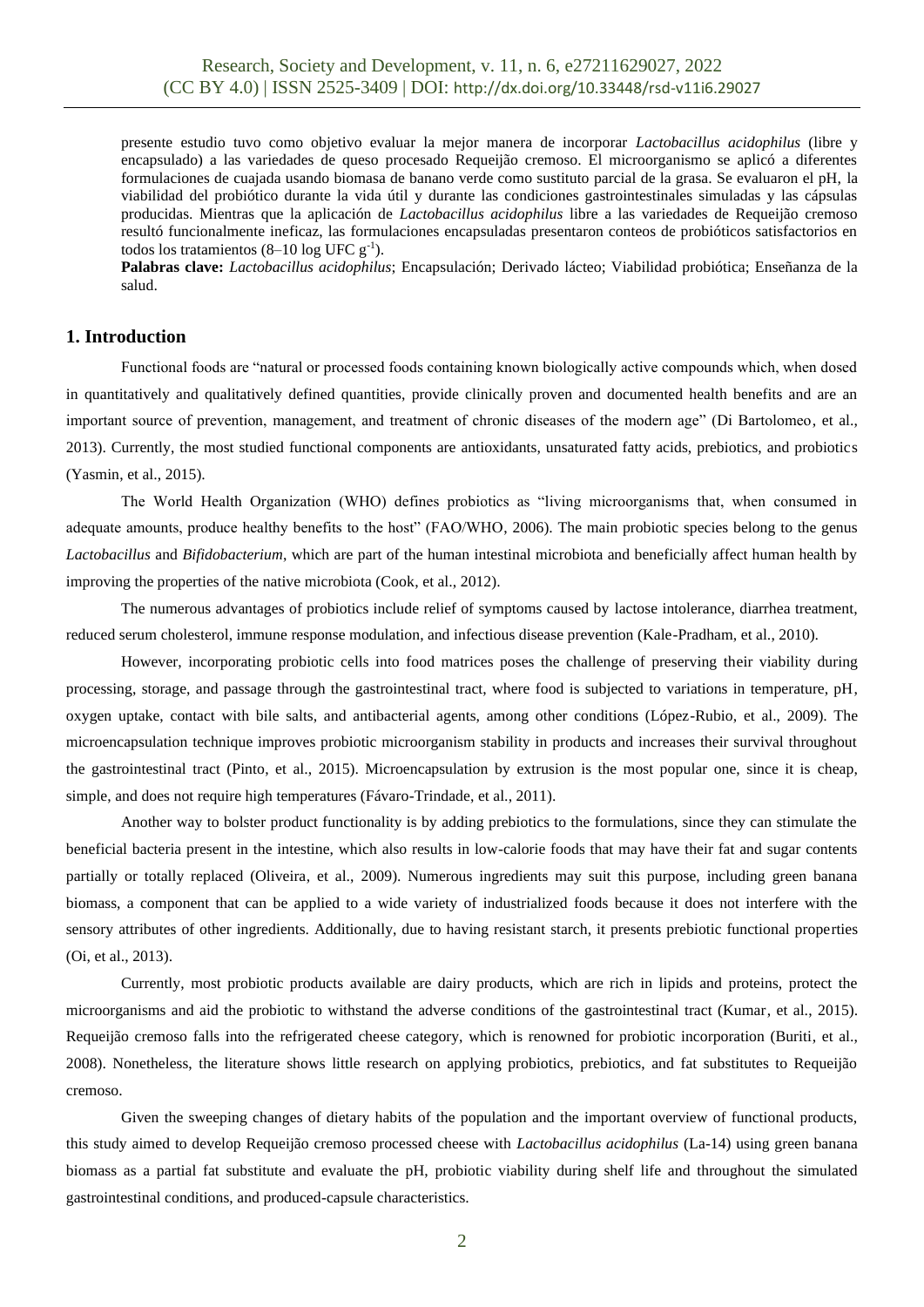# **2. Methodology**

This study consisted of two steps. The first, a preliminary test, consisted of evaluating the probiotic viability during the shelf life of Requeijão cremoso coupled with encapsulated *Lactobacillus acidophilus* (F5) and Requeijão Cremoso processed cheese with the addition of free *Lactobacillus acidophilus* (F6). The second step consisted of applying encapsulated (La-14) to different Requeijão cremoso formulations employing green banana biomass as a partial fat substitute (F1, F2, F3, and F4) and evaluating pH and probiotic viability throughout the shelf life and under gastrointestinal conditions.

### **2.1 Capsule elaboration**

The probiotic microorganism encapsulation consisted of two stages: inoculum preparation and capsule elaboration. To prepare the inoculum, La-14 from Danisco® was activated in MRS broth (1 g of La-14 culture for 100 mL of broth) and incubated in an oven (37 °C, 15 h). Afterward, the sediment was processed in a refrigerated centrifuge at 4670 x g for 15 min and washed with 0.85% sterile saline solution. The microorganism suspension obtained was encapsulated according to Kanmani, et al. (2011), with adaptations.

Probiotic capsule preparation using extrusion method was done by adding 1% microorganism suspension to 1% sodium alginate solution and dripping it into 0.1 mol.  $L^{-1}$  of calcium chloride solution kept under stirring until 30 min after the end of the encapsulation. Next, the capsules were separated from the calcium chloride solution and washed with distilled and filtered water, according to Boscarioli (2010), with adaptations.

#### **2.2 Requeijão cremoso elaboration**

Requeijão cremoso elaboration was carried out in two stages. First, the curd mass was obtained by using the enzymatic milk coagulation method, according to Rodrigues (2006). Subsequently, the ingredients were weighed according to the six formulations described in Table 1 and defined by preliminary tests performed on the product. Then, the processing of Requeijão cremoso was done according to Van Dender (2014). Upon completing the processing, the formulations were cooled to 40 °C under aseptic conditions to add encapsulated or free *Lactobacillus acidophilus*. Finally, the formulations were packed in aseptic plastic containers and stored under refrigeration.

| <b>Treatments/formulations</b>                   |    |                |    |              |                |    |
|--------------------------------------------------|----|----------------|----|--------------|----------------|----|
| Ingredients $(\% )$                              | F1 | F2             | F3 | F4           | F5             | F6 |
| Curd mass                                        | 60 | 60             | 60 | 60           | 60             | 60 |
| Cream                                            | 10 | 10             | 5  | 5            | 20             | 20 |
| Green banana biomass <sup>a</sup>                | 10 | 5              | 10 | 5            |                |    |
| Salt                                             | 1  | $\mathbf{1}$   | 1  | $\mathbf{1}$ | 1              | 1  |
| Emulsifying salt                                 | 2  | $\overline{2}$ | 2  | 2            | $\overline{2}$ | 2  |
| Water                                            | 20 | 20             | 20 | 20           | 20             | 20 |
| L. acidophilus (encapsulated) $\rm^b$            | 10 | 10             | 10 | 10           | 10             |    |
| L. acidophilus (free,<br>activated) <sup>c</sup> |    |                |    |              |                | 1  |

**Table 1.** Composition of Requeijão cremoso formulations.

<sup>a</sup> Water (1 mL) was added to each gram of green banana biomass. b,c The percentages of these ingredients were calculated from the finished product. Source: Authors.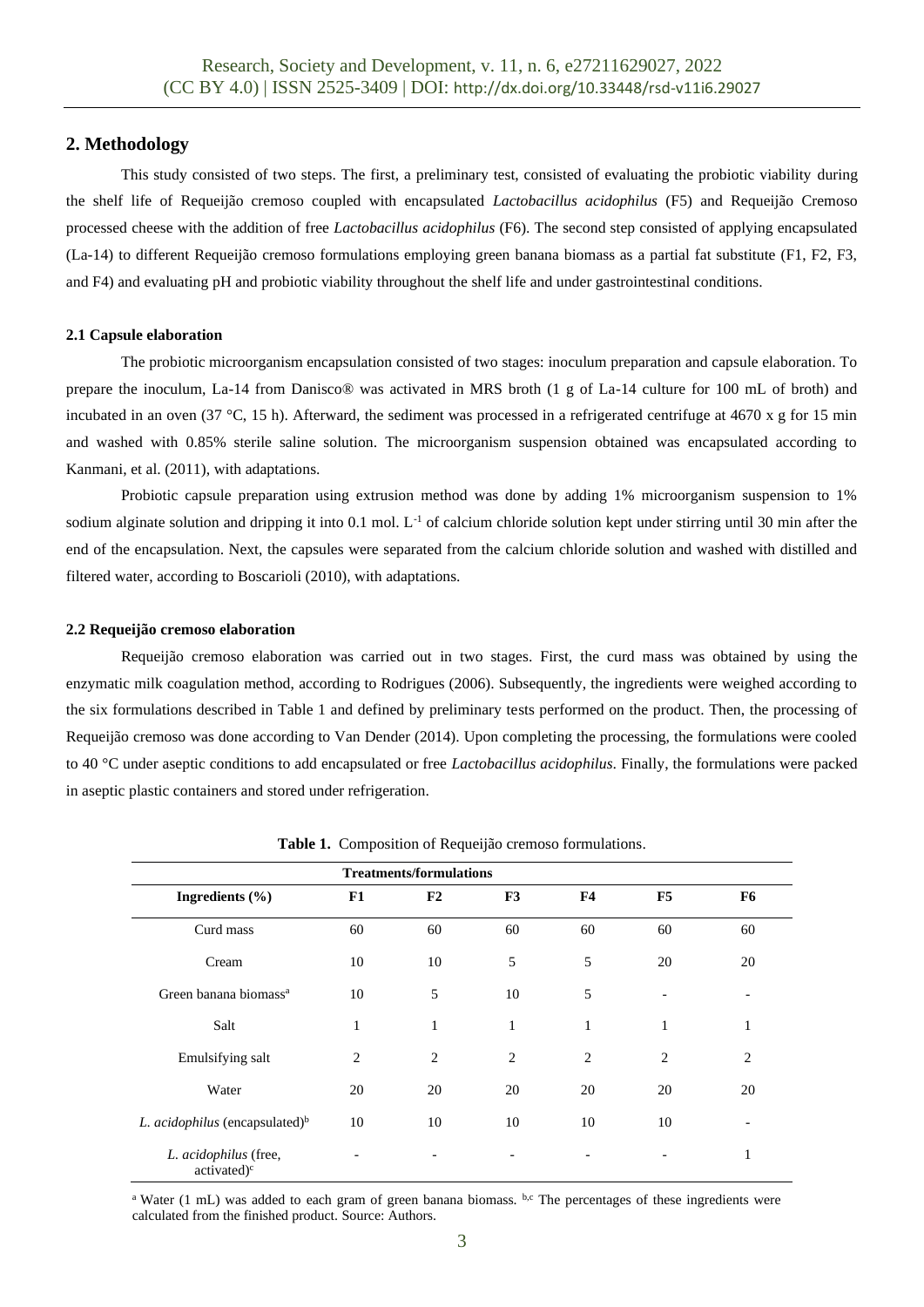#### **2.3 Probiotic capsule analysis**

The elaborated probiotic capsule composition was evaluated for moisture content, proteins, ashes, lipids, carbohydrates and pH, according to the Adolfo Lutz Institute (2008). The water activity (Aw) was measured directly utilizing the AquaLab water activity analyzer (model 4TEV) at constant temperature  $(25 \degree C)$ . The capsule size was measured using a Mastersizer® 3000E equipment (Malvern Instruments, UK). The encapsulation efficiency (EE) was employed to assess the survival rate of the encapsulated bacteria. It was calculated following the method suggested by Annan, et al. (2008), which considers the number of viable cells ( $log CFU g^{-1}$ ) released from the microcapsules and the number of viable cells ( $log CFU g^{-1}$ ) <sup>1</sup>) in the cell concentrate before the microencapsulation.

#### **2.4 Requeijão cremoso analysis**

The pH of Requeijão cremoso was analyzed on days 1, 15, 30, and 45 according to Normative Instruction 68/2006 (Brazil, 2006). The viable cells of *Lactobacillus acidophilus* were counted during the storage period on days 0, 15, 30, and 45, and gastrointestinal simulation of the samples and probiotic viability counts were performed according to Vinderola AND Reinheimer (2000), employing MRS agar.

The simulated gastrointestinal conditions were performed according to Madureira, et al. (2011), with adaptations. The probiotic capsule viability, free activated probiotic, and Requeijão cremoso formulations developed were evaluated sequentially in a medium that simulated different gastrointestinal tract sections (esophagus-stomach, duodenum, and ileum). Aliquots of moist capsules (1 g), free activated probiotic (1 g), and each treatment of Requeijão cremoso (1 g) were used.

For the esophagus-stomach section, pepsin (25 mg mL<sup>-1</sup>, Sigma Aldrich) was employed and prepared in 0.1 N HCl. This solution was added throughout the gastric section in equal aliquots (0.05 mL mL<sup>-1</sup> concentration, 90 min), with pH being adjusted (2) using 1 mol L<sup>-1</sup> HCl. In the duodenum section (0.25 mL mL<sup>-1</sup> concentration), a solution containing pancreatin (2  $gL^{-1}$ , Sigma Aldrich) and bovine bile salts (12 gL<sup>-1</sup>, Sigma Aldrich) was prepared in NaHCO3 0,1 mol L<sup>-1</sup>. The ileum section was simulated by raising pH  $(6.5)$  using 0.1 mol L<sup>-1</sup> NaHCO3. All solutions were prepared at the time of use and sterilized with a 0.20 μm pore membrane (Minisart, Sartorius Stedim Biotech, Germany).

The analysis was conducted in a refrigerated shaker incubator (TE-421, Tecnal, Brazil) kept at 37 °C to simulate human body temperature. Mechanical agitation was employed to simulate intestinal peristaltic movements, with intensities matching those reached in each digestive tract section. At the end of each section, aliquots were taken to count viable probiotic cells.

#### **2.5 Statistical analysis**

The results were analyzed employing analysis of variance (ANOVA), and the means were compared by Tukey's test at a significance level of 5% using SAS version 9.0.

# **3. Results and Discussion**

The probiotic capsules developed were made up of protein (0.41%), humidity (96.82%), ashes (0.25%), fat (0%), and carbohydrates (2.52%), with a 0.98 Aw and 4.47 pH, presenting diameters averaging at 1.738 μm. These features may be attributed to the encapsulating agents and extrusion method used, which produces particles with diameters normally ranging from 500 μm to 3 mm (Krasaekoopt, et al., 2003). The literature reports that capsule sizes may be influenced by needle diameter, syringe pressure, calcium chloride concentration, stirring rate in the solution where the alginate is discarded, alginate–or other compounds used for encapsulation–concentration, and the presence of insoluble calcium carbonate particles suspended in alginate (Valero-Cases & Frutos, 2015).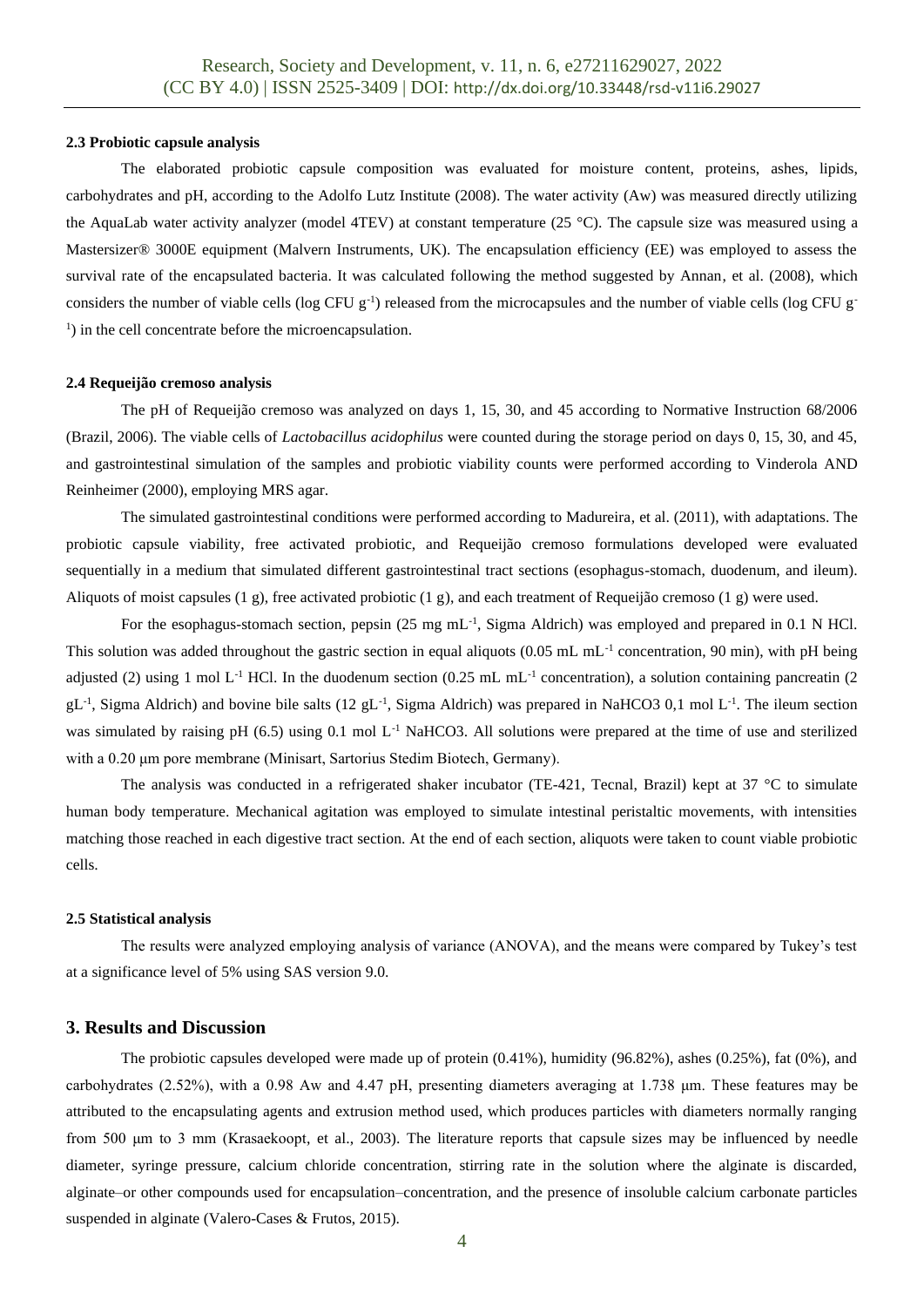The mean EE of *Lactobacillus acidophilus* capsules was 98.34%, revealing that the encapsulation was adequate. This high efficiency is due to the extrusion method carried out at room temperature and without solvents.

Preliminary tests were performed to verify *Lactobacillus acidophilus* viability under diverse manipulation conditions (free and encapsulated) and during storage (Table 2). The encapsulated *L. acidophilus* maintained optimal viability for over 45 days, evidencing that encapsulation is an effective way to prolong viability. When *L. acidophilus* was added to Requeijão cremoso in free form, its viability drastically decreased over time, presenting an unsatisfactory end count. Therefore, the need to employ encapsulation in Requeijão cremoso is evident, since the free additives did not provide good viability over time. According to Brazilian legislation, to be considered a probiotic, a food must present a minimum concentration of 8–9 log CFU g<sup>-1</sup> in the daily portion of the ready-to-eat product, as indicated by the manufacturer (Brazil, 2008).

Table 2. *L. acidophilus* viability results (free and encapsulated) in Requeijão cremoso. Results expressed in log CFU g<sup>-1</sup>.

|                                                               | <b>Storage Days</b>            |                               |                               |                               |  |  |  |
|---------------------------------------------------------------|--------------------------------|-------------------------------|-------------------------------|-------------------------------|--|--|--|
| <b>Sample</b>                                                 |                                |                               | 30                            | 45                            |  |  |  |
| Requeijão cremoso with<br>encapsulated L. acidophilus<br>(F5) | $10.85 \pm 0.09$ <sup>aA</sup> | $9.71 \pm 0.08$ <sup>bA</sup> | $8.78 \pm 0.14$ <sup>cA</sup> | $8.41 \pm 0.15$ <sup>cA</sup> |  |  |  |
| Requeijão cremoso with<br>free L. acidophilus (F6)            | $9.23 \pm 0.07$ <sup>aB</sup>  | $5.78 \pm 0.03$ <sup>bB</sup> | $4.10\pm0.23$ <sup>cB</sup>   | $1.39 \pm 0.03$ <sup>dB</sup> |  |  |  |

The same lowercase letters in rows and uppercase letters in columns denote no statistical difference by Tukey's test at 5% probability. The values are the average of triplicate analyses. Source: Authors.

Due to the defensible viability of the encapsulated *L. acidophilus*, it was tested in innovative Requeijão cremoso formulations employing green banana biomass. The formulations were submitted to pH analysis, probiotic viability, and gastrointestinal simulation. The pH levels of the formulations during the 45-day storage period at 5 °C are listed in Table 3. All the formulations presented  $\sim$  6 pH, which is superior to the values found by Van Dender (2014), who stated that typical Requeijão cremoso varieties must contain 38–40% of total dry extract, 60–62% of fat in the dry extract, 30–33% of total nitrogen, 1–1.5% of sodium chloride, and 5.2–5.7 pH.

**Table 3.** Mean pH values for the treatments throughout the storage period of the Requeijão Cremoso formulations.

| <b>Time</b> | <b>Treatments</b>              |                               |                                |                                |                               |  |
|-------------|--------------------------------|-------------------------------|--------------------------------|--------------------------------|-------------------------------|--|
| (days)      | F1                             | F2                            | <b>F3</b>                      | F4                             | F5                            |  |
|             | $6.65 \pm 0.018$ <sup>cA</sup> | $6.73 \pm 0.18$ <sup>aA</sup> | $6.71 \pm 0.1bA$               | $6.62+0.14$ <sup>dA</sup>      | $6.64 \pm 0.12$ <sup>cA</sup> |  |
| 15          | $6.50+0.09$ <sup>aB</sup>      | $6.58 \pm 0.03$ <sup>aB</sup> | $6.57 \pm 0.05$ <sup>aB</sup>  | $6.52 \pm 0.02$ <sup>aAB</sup> | $6.56 \pm 0.04$ <sup>aB</sup> |  |
| 30          | $6.44 \pm 0.17$ <sup>bC</sup>  | $6.44+0.12bC$                 | $6.47 \pm 0.13$ <sup>abC</sup> | $6.45 \pm 0.18$ <sup>bB</sup>  | $6.51 \pm 0.16$ <sup>aB</sup> |  |
| 45          | $6.39+0.1$ <sup>aC</sup>       | $6.40 \pm 0.09$ <sup>aC</sup> | $6.40+0.09^{\circ}$            | $6.20 \pm 0.13$ <sup>bC</sup>  | $6.20 \pm 0.15$ <sup>bC</sup> |  |

The same lowercase letters in rows and uppercase letters in columns denote no statistical difference by Tukey's test at 5% probability. F1: 10% pasteurized cream and 10% green banana biomass; F2: 10% pasteurized cream and 5% green banana biomass; F3: 5% pasteurized cream and 10% green banana biomass; F4: 5% pasteurized cream and 5% green banana biomass; F5-control: 20% pasteurized cream. The values are the average of triplicate analyses. Source: Authors.

There was a significant pH decline over time in every formulation, which is expected given the reactions in the food itself. Several factors may cause pH lowering during storage, including moisture reduction, hydrolysis of polyphosphates, and interactions among proteins that regulate ionic balance (Van Dender, 2014). Regarding probiotic viability, a decrease in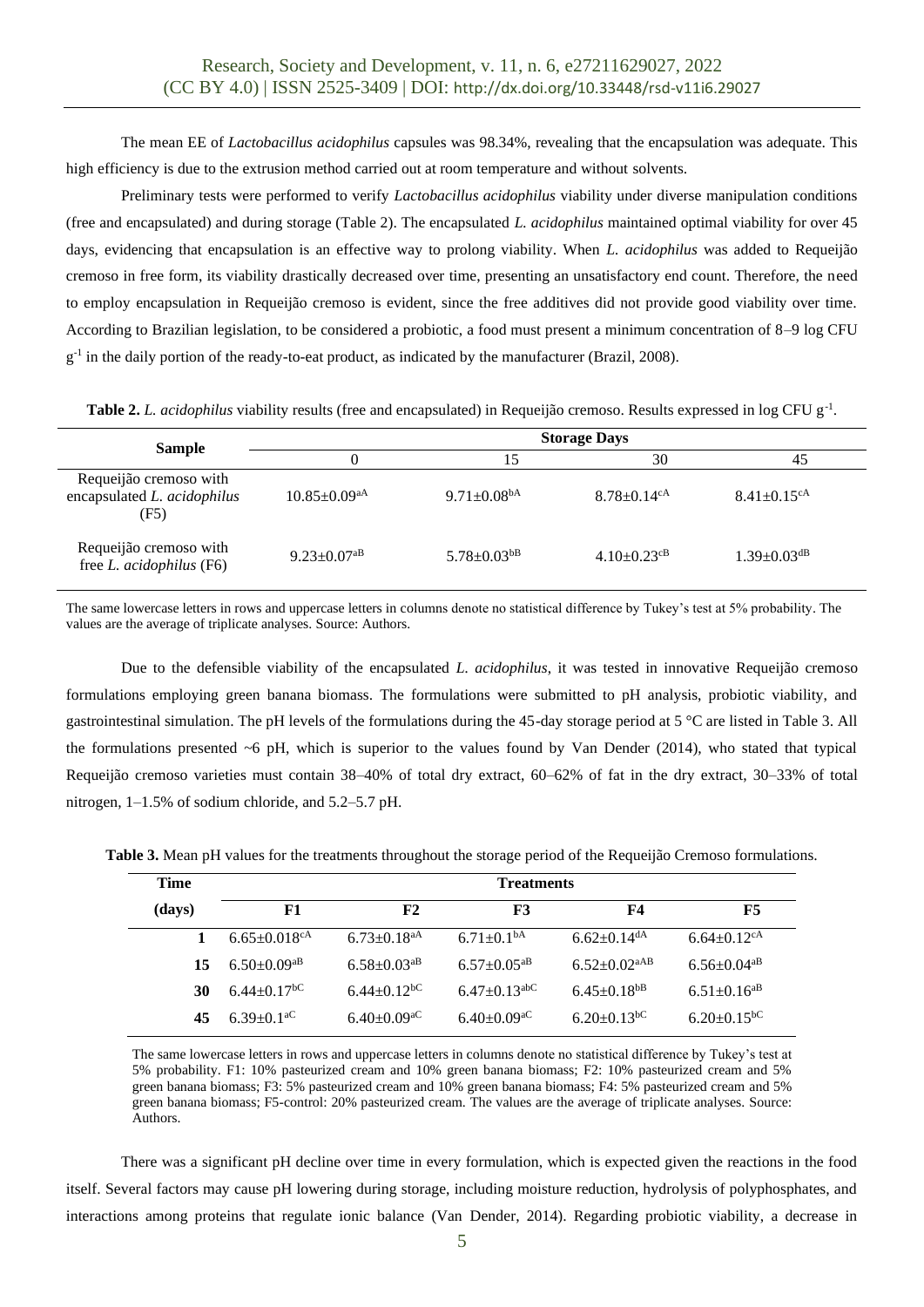*Lactobacillus acidophilus* count over the shelf life in all formulations was noted (Table 4), and this is explainable by microorganisms being metabolically active within the capsules, producing metabolic acids, bacteriocins, and substrate loss (Pedroso, et al., 2012). The decrease was approximately 1 log CFU  $g^{-1}$  in the probiotic counts, lower than that found by Ramírez, et al. (2007), where they developed Requeijão cremoso with free *Lactobacillus casei* and observed a decrease of 3  $log CFU g^{-1}$  in 15 days.

**Table 4.** *L. acidophilus* viability (log CFU g<sup>-1</sup>) in Requeijão Cremoso formulations stored for 45 days under refrigeration.

| <b>Time</b> | <b>Treatments</b>             |                               |                               |                               |                               |  |
|-------------|-------------------------------|-------------------------------|-------------------------------|-------------------------------|-------------------------------|--|
| (days)      | F1                            | F2                            | F3                            | F4                            | F5                            |  |
| 0           | $9.86 \pm 0.02$ <sup>aA</sup> | $9.44 + 0.28$ <sup>aA</sup>   | $9.69 \pm 0.06$ <sup>aA</sup> | 9.71 $\pm$ 0.08 <sup>aA</sup> | 9.61 $\pm$ 0.09 <sup>aA</sup> |  |
| 15          | $9.25+0.11^{aB}$              | $9.36 \pm 0.22$ <sup>aA</sup> | $9.54 \pm 0.08$ <sup>aA</sup> | $9.55+0.11^{aA}$              | 9.43 $\pm$ 0.02 <sup>aA</sup> |  |
| 30          | $8.90+0.02$ <sup>aC</sup>     | $8.96 \pm 0.05$ <sup>aA</sup> | $8.95 \pm 0.03$ <sup>aB</sup> | $8.97 \pm 0.03$ <sup>aB</sup> | $8.91 \pm 0.03$ <sup>aB</sup> |  |
| 45          | $8.08 \pm 0.06^{aD}$          | $8.18 \pm 0.04$ <sup>aB</sup> | $8.24 \pm 0.09$ <sup>aC</sup> | $8.20 \pm 0.01$ <sup>aC</sup> | $8.14 \pm 0.04$ <sup>aC</sup> |  |

The same lowercase letters in rows and uppercase letters in columns denote no statistical difference by Tukey's test at 5% probability. F1: 10% pasteurized cream and 10% green banana biomass; F2: 10% pasteurized cream and 5% green banana biomass; F3: 5% pasteurized cream and 10% green banana biomass; F4: 5% pasteurized cream and 5% green banana biomass; F5-control: 20% pasteurized cream. The values are the average of triplicate analyses. Source: Authors.

At the end of the 45-day shelf life, all Requeijão cremoso formulations had concentrations of  $\sim 8$  log CFU g<sup>-1</sup>, thus being considered probiotics. The International Dairy Federation recommends that the minimum probiotic cell concentration be 6–7 log CFU  $g^{-1}$  at the end of shelf life (Tripathi & Giri, 2014). Therefore, the shelf life of 45 days proves to be suitable for this type of product. According to Trabulsi & Sampaio (2000), probiotic-containing foods should have a half-life of 15–30 days with the number of viable cells  $> 6 \log$  CFU g<sup>-1</sup>.

There was no significant difference in microorganism viability among the treatments, implying that the diverse Requeijão cremoso formulations did not interfere with La-14 probiotic activity. Buriti, et al. (2010) found divergent data in their study using mousses containing free probiotics and noted that the different compositions positively altered the probiotic viability throughout the shelf life. The mismatch between the findings may be due to the microorganism encapsulation performed for Requeijão cremoso, whereas the mousses had the bacteria in their free form interacting favorably with the food matrix.

Although probiotic culture viability is crucial throughout the shelf life of the product, resistance to the gastrointestinal tract is equally essential, since probiotics must proliferate and colonize their specific location to provide benefits to hosts (Saad, et al., 2013). Therefore, in the gastrointestinal simulation (Table 5), capsules protected the microorganisms during the esophagus-stomach section, rupturing only in the duodenum and ileum sections. The treatments presented a significant difference in *Lactobacillus acidophilus* count at each stage, revealing that their different compositions interfered with the gastrointestinal simulation, albeit all treatments achieved adequate end counts  $({\sim}8 \log$  CFU g<sup>-1</sup>).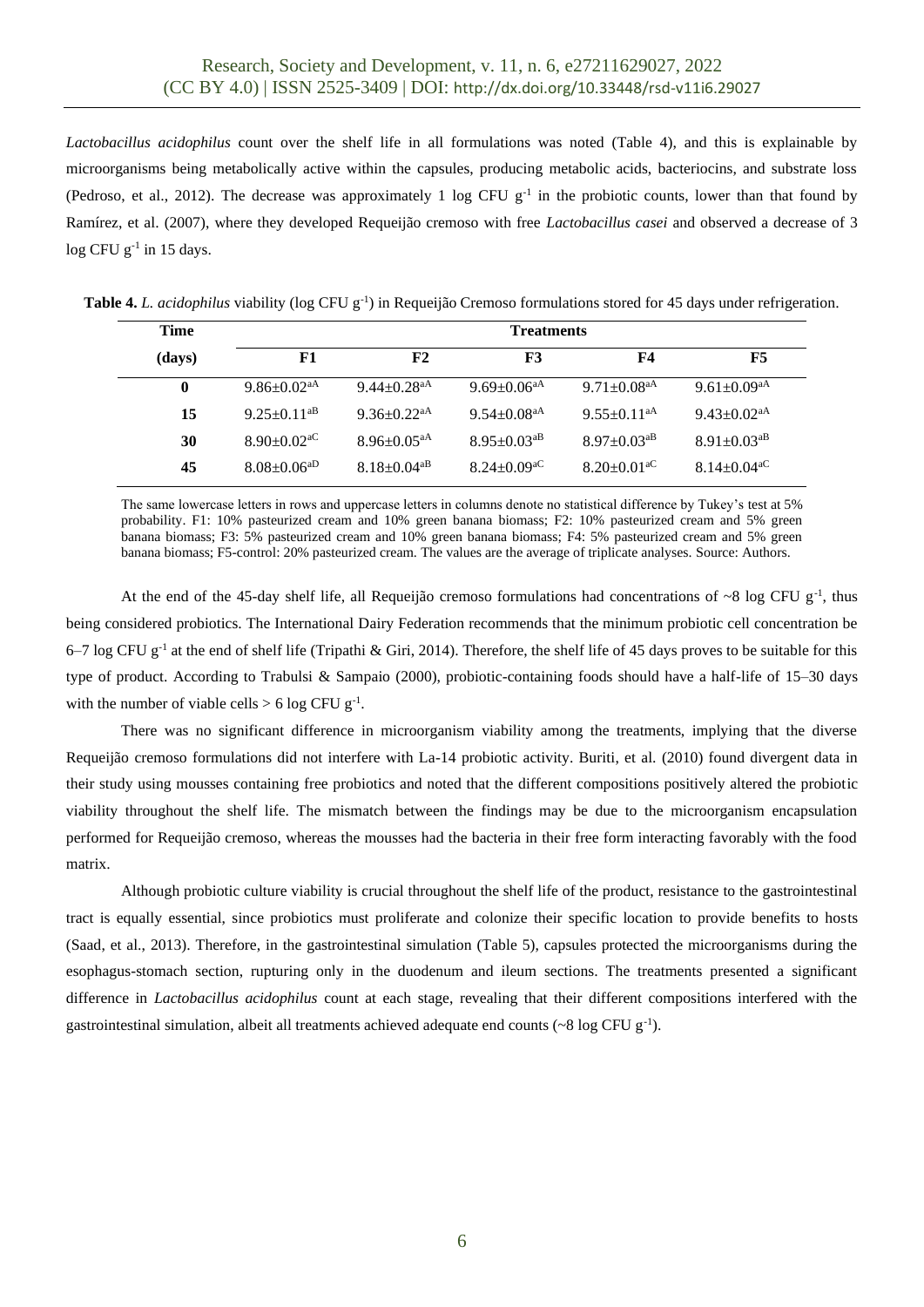**Table 5**. Gastrointestinal simulation test mean results for the elaborated Requeijão Cremoso formulations. Results expressed in  $log CFU g^{-1}$ .

|                 | <b>Treatments</b>              |                                |                               |                                |                                |  |
|-----------------|--------------------------------|--------------------------------|-------------------------------|--------------------------------|--------------------------------|--|
| Condition       | F1                             | F2                             | <b>F3</b>                     | F4                             | F5                             |  |
| <b>Initial</b>  | 9.49 $\pm$ 0.04 <sup>bcA</sup> | 9.37 $\pm$ 0.02 <sup>cA</sup>  | $9.8 \pm 0.01$ <sup>aA</sup>  | 9.35 $\pm$ 0.03 <sup>cA</sup>  | $9.71 \pm 0.13$ <sup>abA</sup> |  |
| <b>Stomach</b>  | $3.17 \pm 0.04$ <sup>aC</sup>  | $3.07 \pm 0.04$ <sup>aD</sup>  | $3.23 \pm 0.02$ <sup>aD</sup> | $3.06\pm0.08$ <sup>aD</sup>    | $3.18 \pm 0.05$ <sup>aC</sup>  |  |
| <b>Duodenum</b> | $7.92 \pm 0.01$ <sup>abB</sup> | $8.01 \pm 0.02$ <sup>aC</sup>  | $7.83 \pm 0.07$ <sup>bC</sup> | $7.92 \pm 0.03$ <sup>abC</sup> | $7.99 \pm 0.06^{abB}$          |  |
| <b>Ileum</b>    | $8.05 \pm 0.01$ <sup>bB</sup>  | $8.12 \pm 0.03$ <sup>abB</sup> | $8.23 \pm 0.02$ abB           | $8.26 \pm 0.05$ <sup>aB</sup>  | $8.25 \pm 0.07$ <sup>aB</sup>  |  |

The same lowercase letters in rows and uppercase letters in columns denote no statistical difference by Tukey's test at 5% probability. F1: 10% pasteurized cream and 10% green banana biomass; F2: 10% pasteurized cream and 5% green banana biomass; F3: (5% of pasteurized cream e 10% of green banana biomass) F4 (5% of pasteurized cream e 5% of green banana biomass), F5-control (20%pasteurized cream). The analysis was carried out in triplicate. Source: Authors.

Oliveira, et al. (2014) observed similar findings when evaluating the gastrointestinal simulation of goat cheese with *L. acidophillus*, where a probiotic count decrease (~1 logarithmic cycle) was observed at the end of the digestion process. Verruck, et al. (2015) developed Frescal fresh cheese from buffalo probiotic, subjected it to gastrointestinal conditions, and reported a reduction  $\sim$  2 logarithmic cycles) in the probiotic count at the end of the simulation.

# **4. Conclusion**

*Lactobacillus acidophilus* encapsulation by extrusion produced capsules that protected the microorganism during shelf life. The proposed innovative formulations resulted in Requeijão cremoso varieties with probiotic viability ranging from 9.86 to 8.08 log CFU  $g^{-1}$ . The microorganism count in the gastrointestinal simulation ranged from 9.8 (initial) to 8.05 log CFU g<sup>-1</sup> (ileum), proving satisfactory and conferring functionality to the product. The compositional difference of the Requeijão cremoso varieties did not interfere with the probiotic viability.

Further studies that explore other probiotics must be developed. Nevertheless, the findings herein revealed that Requeijão cremoso is an acceptable food matrix to receive encapsulated *Lactobacillus acidophilus*.

# **Acknowledgments**

This study was supported by the Coordination for the Improvement of Higher Education Personnel (CAPES) – Brazil, financing code 001, and Fermentech, which donated *Lactobacillus acidophilus*. We would also like to thank Atlas Assessoria Linguística for correcting the English version of this manuscript.

# **References**

Annan, N. T., Borza, A. D. & Hansen, L. T. (2008). Encapsulation in alginate-coated gelatin microspheres improves surviral of Bifidobacteriun adolescentis 15703T during exposure to simulated gastrointestinal conditions. *Food Research International*, 41, 184-193. 10.1016/j.foodres.2007.11.001

Boscarioli, M. P. M. (2010) *Influence of prebiotics on the encapsulation of probiotics added in ice cream.* Master Thesis, School of Engineering Mauá-CEUNEEM, São Paulo, Brazil.

Brazil (2006). Normative Instruction Nº. 68, of December 12, 2006, Official Physical-Chemical Analytical Methods for Control of Milk and Dairy Products. Ministry of Agriculture, Livestock and Supply.

Brazil (2008). RDC nº 2, January 7, 2008. Technical Regulation of Bioactive and Probiotic Substances Isolated with Allegations of Functional or Health Properties. Ministry of Health - National Agency of Sanitary Surveillance.

Buriti, F. C. A., Cardarelli, H. R. & Saad, S. M. I. (2008). Instrumental texture and sensory evaluation of fresh cheese Symbiotic cream: implications of the addition of *Lactobacillus paracasei* and inulin. *Brazilian Journal of Pharmaceutical Sciences*, 44, 75-84. 10.1590/S1516-93322008000100009